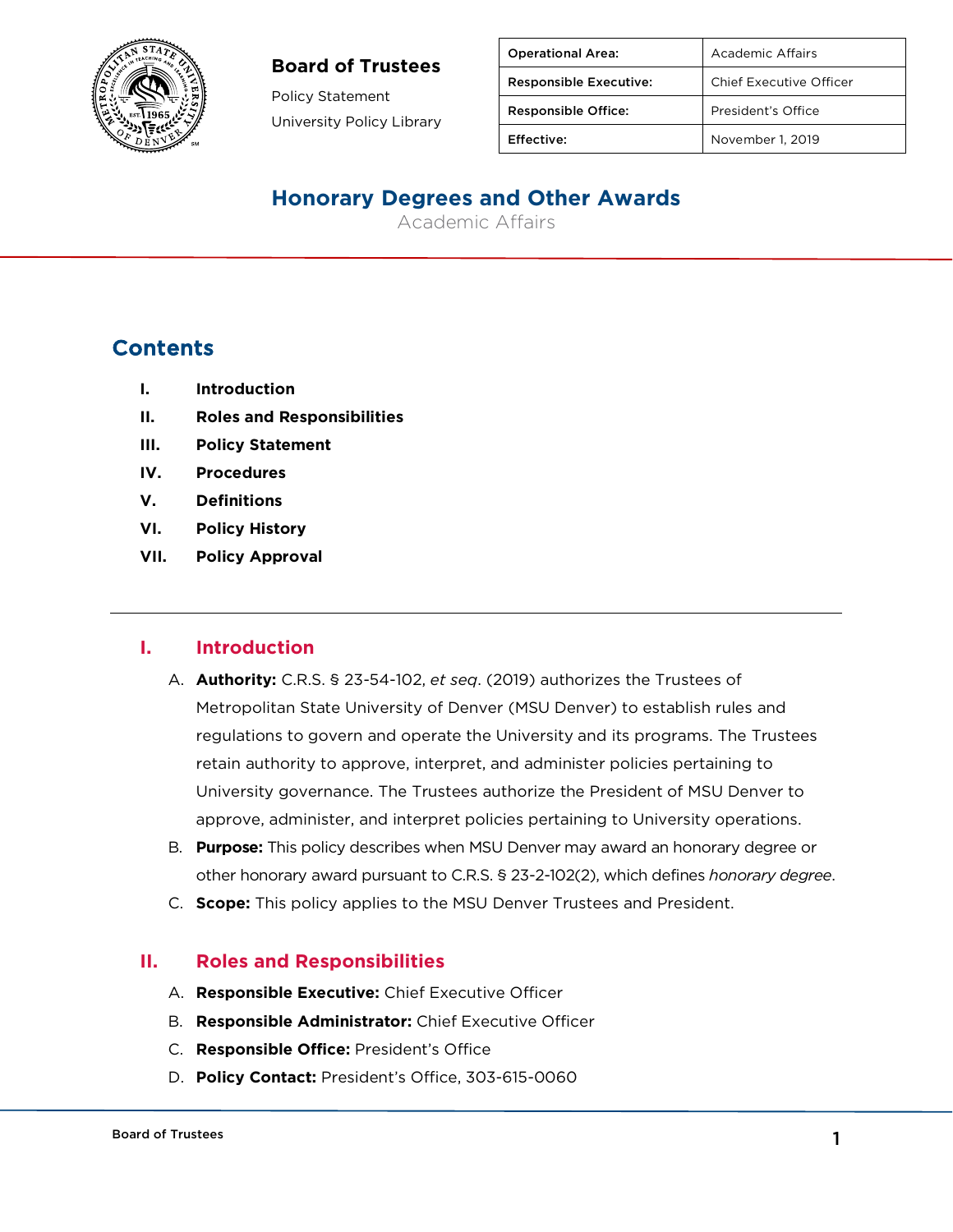

Policy Statement University Policy Library

| <b>Operational Area:</b>      | Academic Affairs               |
|-------------------------------|--------------------------------|
| <b>Responsible Executive:</b> | <b>Chief Executive Officer</b> |
| <b>Responsible Office:</b>    | President's Office             |
| Effective:                    | November 1, 2019               |

# **Honorary Degrees and Other Awards**

Academic Affairs

### **III. Policy Statement**

#### A. **Honorary Degrees**

The award of an honorary degree by Metropolitan State University is an extension of its role as an institution devoted to the discovery, transmission, and preservation of knowledge. An honorary degree is the highest award Metropolitan State University of Denver can bestow and recognizes outstanding achievement, intellectual contributions, university service, public service, and/or lasting impact on society. In the awarding of degrees ad honoris, the University reaffirms its commitment to the principles of its mission while conferring honor and distinction upon both the recipient and the University community.

An honorary degree may be approved by the Board only after the President has submitted a recommendation which contains sufficient justification for the Board to make an informed decision about awarding the degree.

An honorary degree may be conferred on any individual who has achieved regional, national, or international distinction, with the following exceptions:

- 1. A current member of the Board of Trustees of the University;
- 2. Any individual currently campaigning for or holding an elective office in any governmental body with regulatory or financial influence over the University.

Honorary degrees may be retracted by the Board of Trustees if it is found that the recipient does not embody the values of the institution.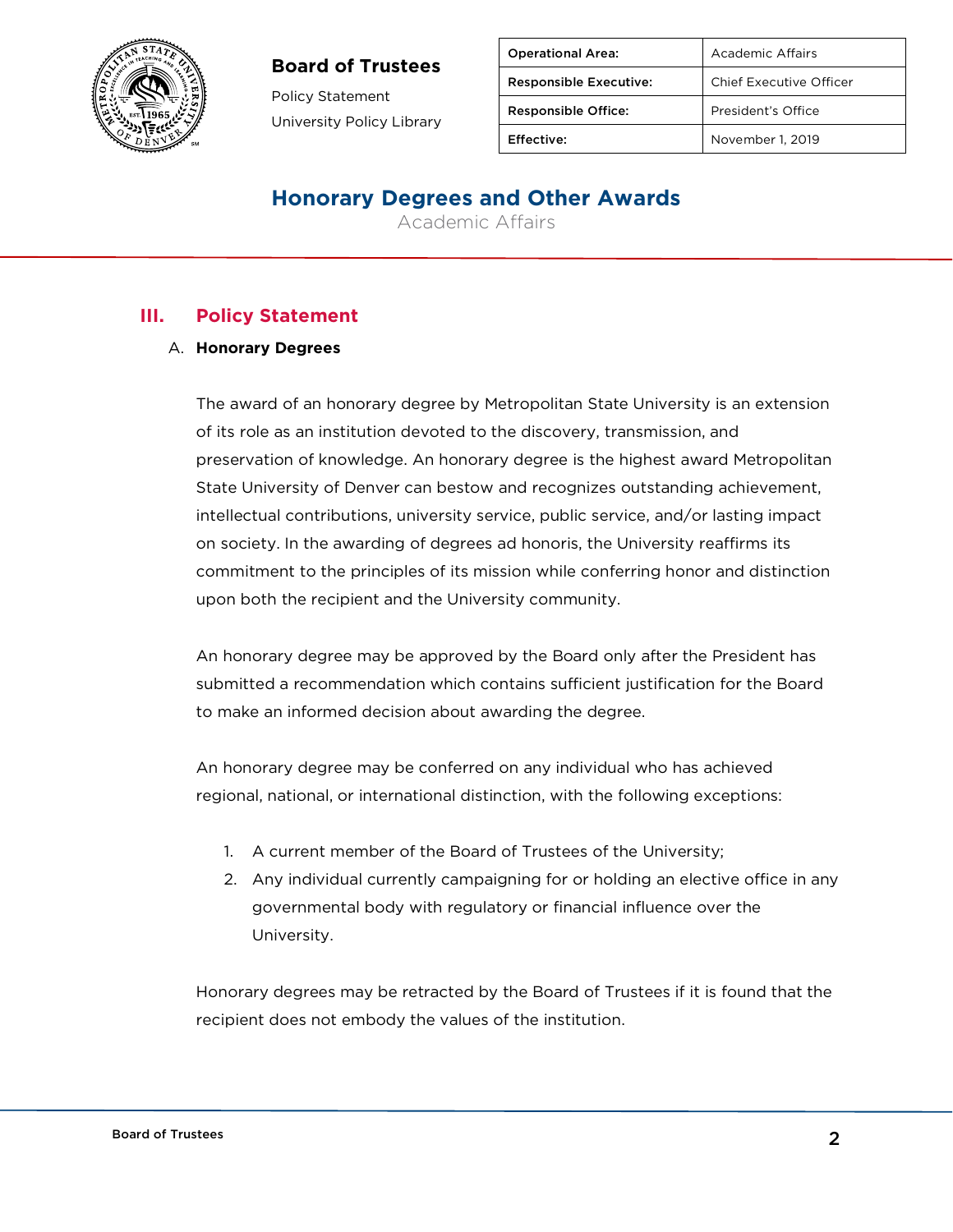

Policy Statement University Policy Library

| <b>Operational Area:</b>      | Academic Affairs        |
|-------------------------------|-------------------------|
| <b>Responsible Executive:</b> | Chief Executive Officer |
| <b>Responsible Office:</b>    | President's Office      |
| Effective:                    | November 1, 2019        |

# **Honorary Degrees and Other Awards**

Academic Affairs

#### B. **Awards Other Than Honorary Degrees for Persons Outside the University**

The Board supports awards other than honorary degrees to recognize distinguished service or accomplishments by graduates of the University, by members of the academic community, by friends of the University, or by other persons outside the University.

Institutional policies shall clearly articulate the criteria for such awards and for procedures for selection.

Board approval is not required for any such award.

#### **IV. Procedures**

- A. The Office of the President may establish procedures for soliciting nominations and providing initial recommendations by members of the University community to the President for consideration for honorary degrees.
- B. The President will submit recommendations and associated justification for the awarding of an honorary degree to the Board of Trustees. For December commencement, recommendations need to be made at the first Board of Trustees meeting in the fall; for May commencement, recommendations need to be made at the first Board of Trustees meeting in the spring.
- C. The Board of Trustees will have final authority to approve the awarding of an honorary degree.
- D. The Office of the President will maintain records of conferred honorary degrees.
- E. Honorary degrees will be announced to the University community at an official MSU Denver event or via an official means of communication.